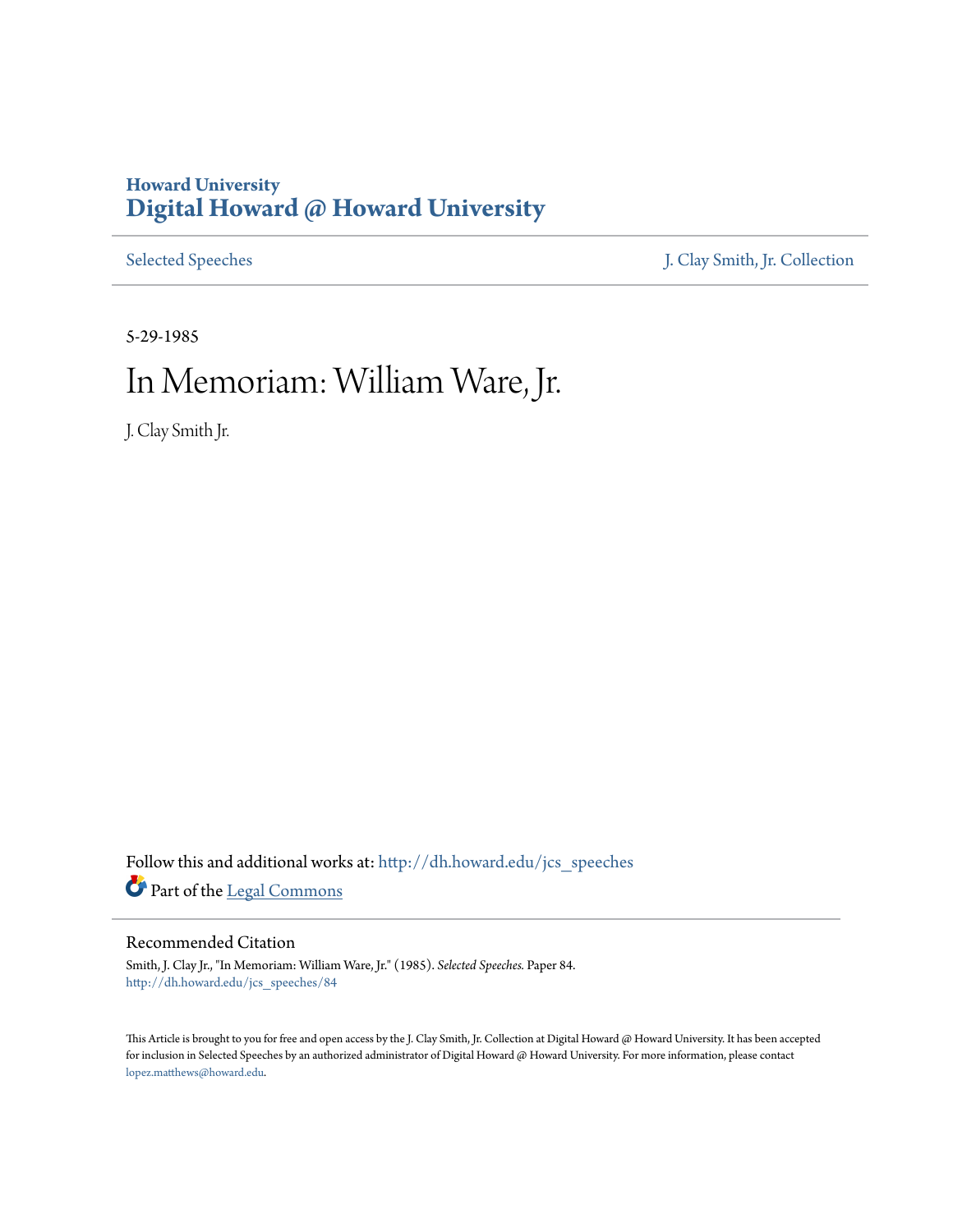## **/07**

#### IN MEMORIAM: WIILIAM WARE, JR.

,  $\sigma_{\rm i}$  , and

By

J. Clay Smith, Jr. Professor of Law Howard University School of Law

Life is short. No day is guaranteed to any of us. Each day must be a day of atonement and reconciliation. Each day must be to glorify God.

Today, we rejoice in the life of William Ware, Jr., affectionately referred to as Bill because though his life was short, he did not live his , life as if he was immortal. Bill worked hard each day to accomplish some goal, something that he could measure as an accomplishment.

I met Bill at the Equal Employment Opportunity Commission in 1978. I observed Bill as an information gatherer. He wanted to know what was going on around him, but he never gave you the impression that knowing was a big deal. His manner in dealing with you was always on an even level. Bill's eyes, those large white marbles, sunk into just as round eye sockets, landscaped by those seemingly intruding black eyebrows, a very round face, complimented by a perfectly trimmed mustached and hair line **--** told you some thing about what was inside this man. Bill was even headed and level hearted.

<sup>~</sup>William Ware died on May 23, 1985. These remarks were made in Washington, D.C. at the Church Of The Reformation. Other persons giving remarks are Leonard Birdsong, John Shattuck, Congressman Donald Edwards, and Congressman Charles Hayes.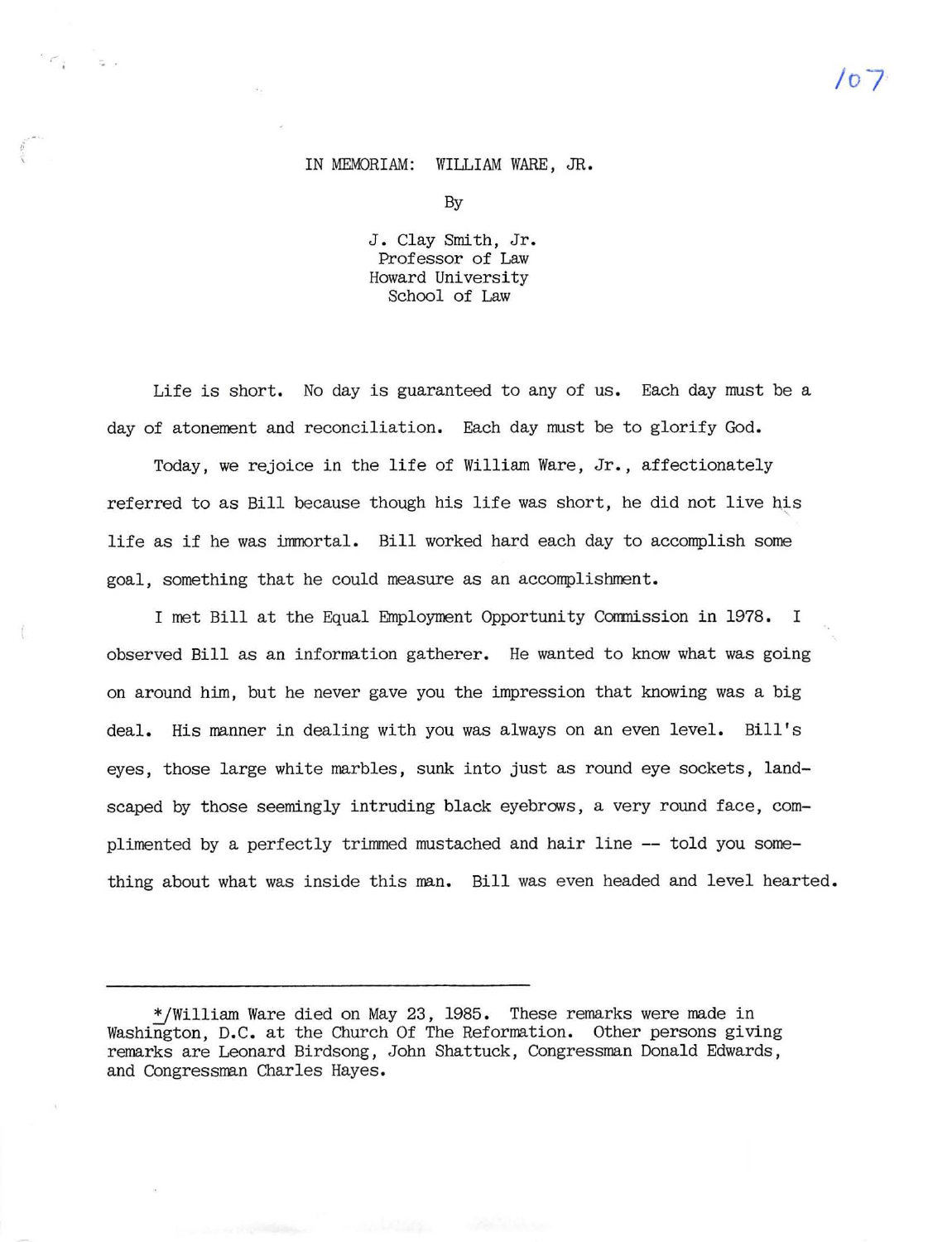Bill's energy was basically intellectual. It was impossible to know Bill Ware, if you did not know his mind. I never saw him angry, though I'm sure that I provoked him to anger. I never heard him use expletives, though I'm sure that he should have. You could beat on Bill Ware, but when you were finished, you were the one exhausted because Bill's visage and the slow and deliberative puffs of his pipe manifested no external signs of objection. He was a gentlemen and it was his status as a gentleman that disarmed you. It was his evenness of mind and his cognitive appreciation of the appropriate that may have confused his foes in Chicago that he was a bottleneck. What a laugh Bill must have had observing and understanding his foes.

There are two other bits of information I wish to share with you about Bill. The first deals with a brief discussion that I had with him about taking a vacation. I can't remember the exact dates, but prior to leaving EEOC, he came to tell me that he was going to take a vacation. He told me that he was going to several African countries. In fact, I beleive that Bill had previously travelled to Africa on a holiday. He told me that he needed a vacation and that he was leaving all of his frustrations and duties behind him to enjoy his holiday. When he returned, he talked excessively about what a great time he had. Bill did enjoy moments of happiness in his life.

Secondly, in 1981, Bill came to inform me that he was leaving EEOC. The Democrats had lost the White House, but they had not lost Bill Ware's zeal to aid them, and the nation in other ways. He came to me and said, I'm going with then Congressman Harold Washington. He said, I'm taking a substantial pay cut,

 $-2-$